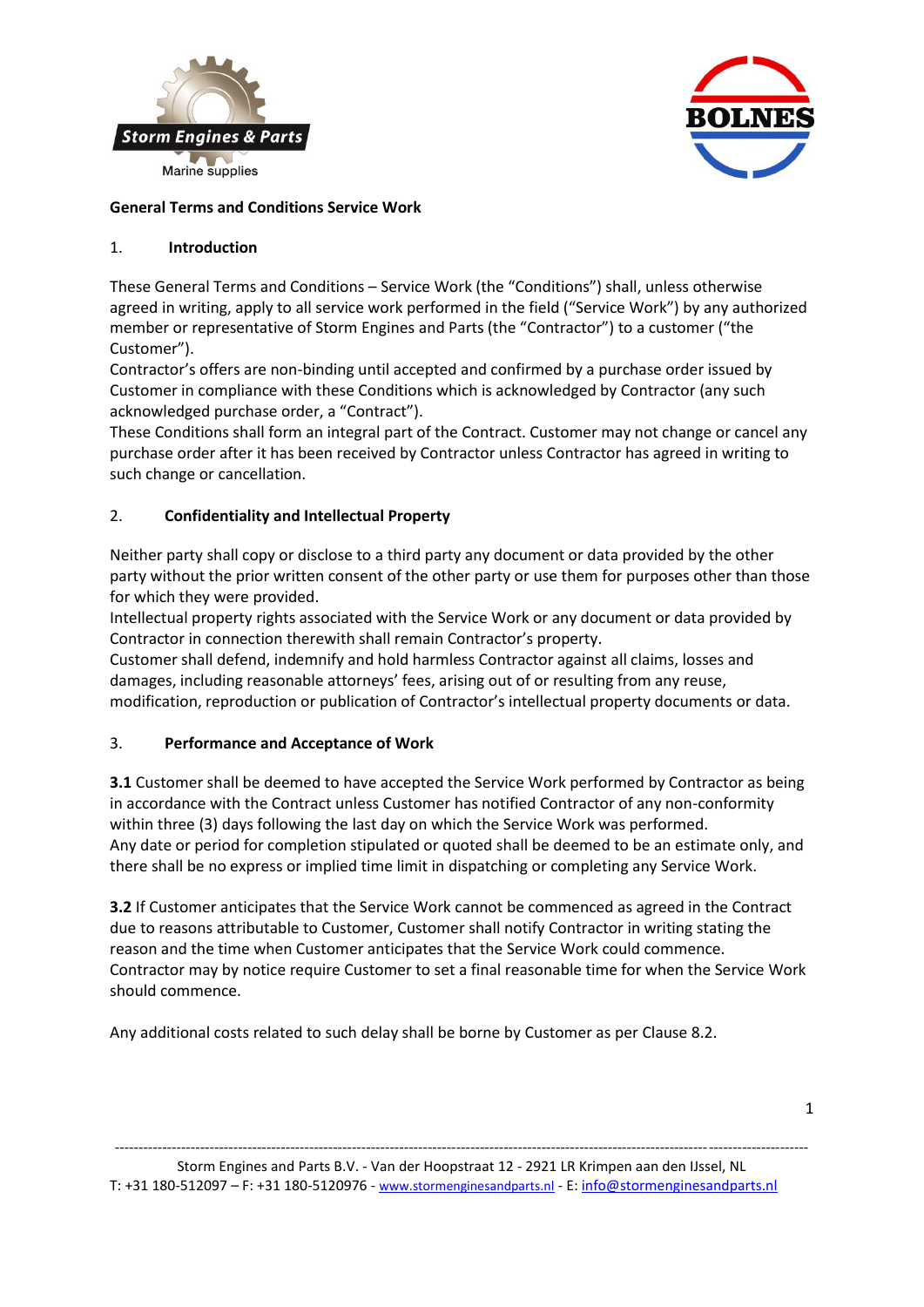



**3.3** Contractor has a right to suspend the performance of its obligations under the Contract if it is reasonable clear from the circumstances that Customer will not be able to perform its obligations as stated in the Contract.

## 4. **Compensation, Payment and Ownership**

**4.1** If not expressly agreed otherwise in writing, the Contractor's price is based on the Service Work performed during normal working hours.

Time sheets for each week shall be provided thereafter by Contractor to Customer and shall be promptly checked and attested by Customer.

The time sheets provided by Contractor shall be deemed to be the evidence of the working hours invoiced by Contractor.

Hourly rates, overtime rates, daily allowances including compensation for being separated shall be as specified in Contractor's standard rates then in effect (such rates are subject to change from time to time).

If the sum of normal working hours and subsequent overtime hours equals 24 hours then 8 hours will be charged in addition.

Customer shall be charged a daily allowance for each of Contractor's personnel based on the number of working days from the date of departure of such personnel until their return.

Unless otherwise agreed in writing, a normal working week is comprised of forty (40) hours; eight (8) hours per working day, spread over five (5) working days.

Local holidays shall be observed.

Unless otherwise agreed, any Service Work done outside normal working hours shall be charged to Customer as overtime.

If the normal working hours together with overtime hours equals 24 hours

Any waiting time for which Contractor is not responsible shall be charged to Customer as normal working time.

Time spend by Contractor's personnel travelling to and from Contractor's office, the work site and Customer-provided lodging shall be for Customer's account.

The daily remuneration and allowances shall be payable during incapacity caused by thickness of or accident to any of Contractor's personnel if caused by failure of Customer to maintain safety in the work site environment.

**4.2** All travel expenses, plus ten percent (10%) handling cost, incurred in connection with the Contract shall be for the account of Customer.

Travel expenses include: (a) fares for journey by rail, sea, air, car and or bus; (b) carriage, freight and customs duties as well as Insurance due in connection with personnel effects, instruments and tools required for the Service Work, including necessary costs for overweight on air freight; and (c) all outof-pocket expenses incurred by Contractor for the Service Work ordered by Customer, such as internet use, facsimile and Telephone calls.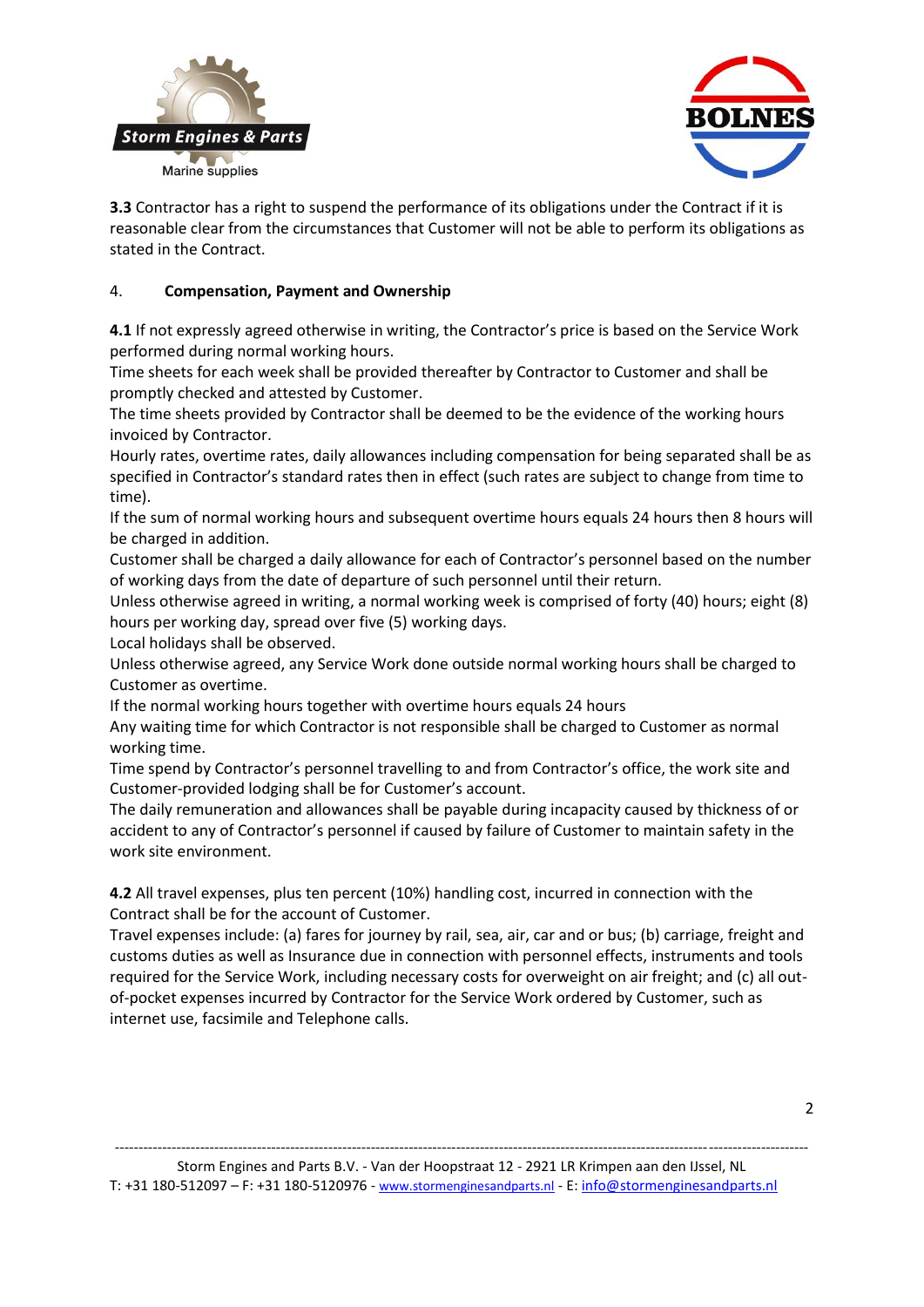



**4.3** In the event of any illness or accident affecting any of Contractor's personnel, whether during the performance of Service Work or otherwise, necessitating medical attention or hospital treatment, Customer shall ensure that the best appropriate medical facilities and medications are made available to Contractor's personnel.

If it is necessary to repatriate an ill, injured or deceased member of Contractor's personnel, Customer shall assist Contractor in arranging for such repatriation in the safest and most expedient manner. All costs incurred under this Clause 4.3 shall be borne by Contractor.

**4.4** Unless otherwise agreed, payment shall be made by bank remittance in the currency and to the bank account set forth in the invoice within twenty (20) days following the date of the invoice. Payment shall be made in full without any set off, counterclaim or deduction.

Customer shall pay interest on overdue payments from the maturity date until the actual date of payment at the rate of one and one quarter (1.25%) per month, compounded annually. Customer shall pay Contractor all costs related to the collection of overdue amounts, including

reasonable attorneys' fees.

In the event any payment is more than thirty (30) days late, Contractor shall be entitled to suspend or terminate the Contract by written notice to Customer, and such remedies shall not be exclusive of Contractor's additional rights under contract or law.

Title to any part, material, equipment, consumables or replacement and any other items furnished, provided or supplied by Contractor in performance of the Service Works shall pass to Customer only when payment in full has been received by Contractor.

Contractor may as a precondition for the performance of the Service work, request that Customer provides Contractor with security covering any unpaid amount already owed to Contractor or one of its affiliates.

**4.5** Any assistance or work performed by Contractor outside the scope of Contract shall be charged as extra work in accordance with Contractor's standard rates then in effect and with these Conditions.

### 5. **WARRANTY SERVICE WORK (2011)**

**5.1** Contractor shall repair or re-perform, in whole or in part, at its sole discretion, any defective Service Work which appears during the warranty period.

Customer shall immediately take appropriate steps to prevent any defect from becoming more serious, and all warranty claims with respect to this warranty shall be made in writing without delay and not later than fourteen (14) days following discovery of such defect during the warranty period. Customer shall have the responsibility to establish that its claim is covered by this warranty. Replaced parts shall become Contractor's property and upon Contractor's request, be returned at Contractor's cost.

Delivery of repairs or re-performance under this warranty will be made in accordance with the original Contract delivery terms.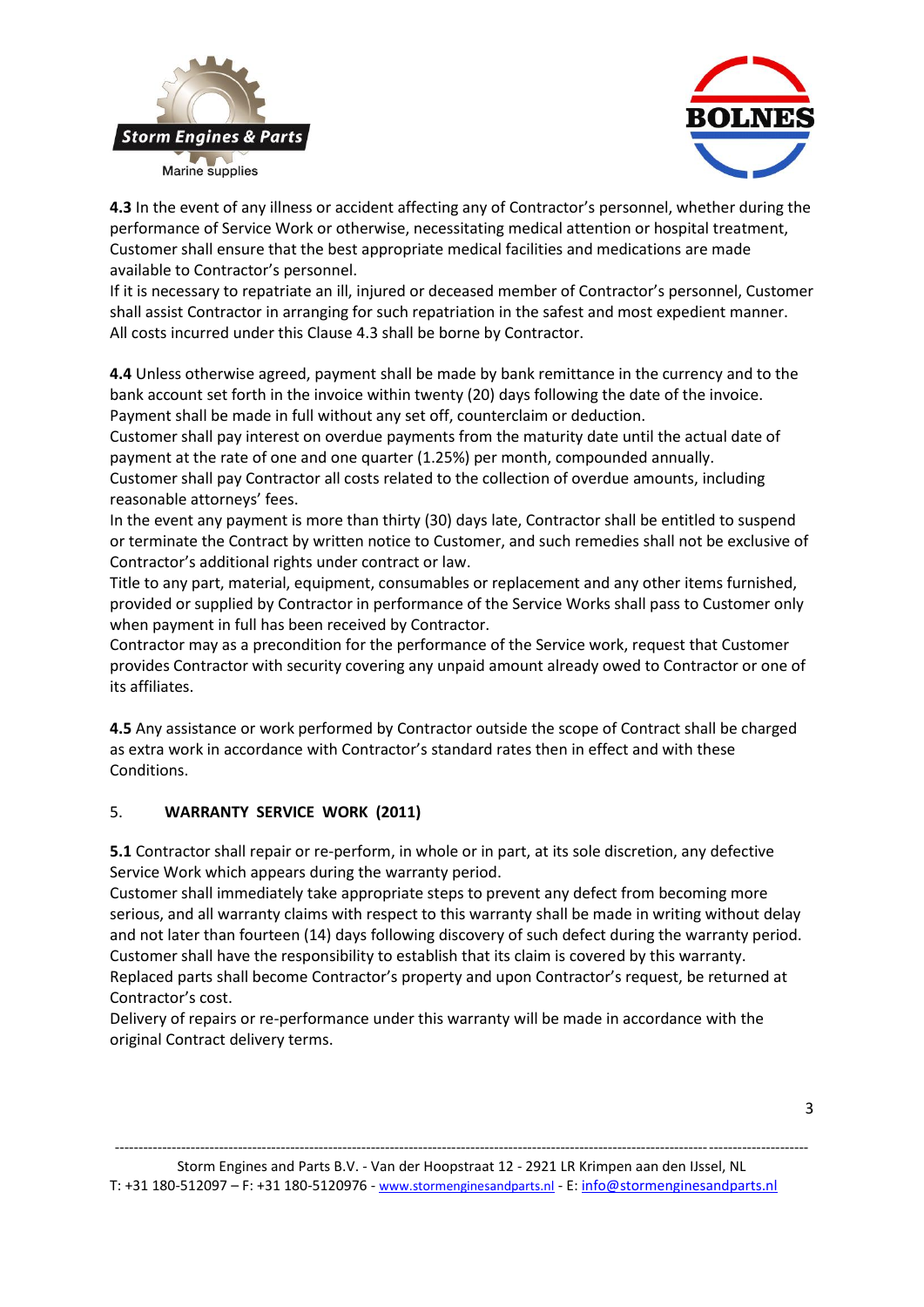



**5.2** The warranty period for the Service Work begins on the date of delivery and ends six (6) months from the last day of performance of the applicable Service Work.

The warranty period in respect of Service Work which has been re-performed under warranty shall expire six (6) months following the last day on which the Service Work was re-performed under the warranty.

The warranty for re-performed Service Works shall be subject to the same terms, conditions and limitations of liability, as those applicable to the originally performed Service Work.

Under no circumstances shall the warranty period of any Service Work (whether original or reperformed) extend beyond the date that is twelve (12) months following the date of commencement of the original warranty period as stipulated above in the first sentence of this clause.

In case the Service Work is ready to be commenced but Contractor is not able to commence it due to reason attributable to Customer, the warranty period as stated above in this clause shall commence from date the Service Work should have taken place according to the Contract.

**5.3** Contractor shall not be liable for any defect due to or arising in connection with: (1) any materials, components, tools, designs or software provided by Customer; (2) negligence or willful misconduct of Customer; (3) Parts, accesoires or attachments other than those supplied by Contractor in the course of performance of the Service Work; (4) improper service work, installation or alternations carried out by the Customer; (5) normal wear and tear; (6) use of unsuitable material and consumables by Customer; (7) fluctuation in the grid; or (8) any use, service or operation of any equipment, parts or components upon which Service Work was performed which is not in conformity with manuals, instructions or specifications provided by Contractor or which is otherwise not in accordance with normal industry practise.

Contractors warranty obligation does not include any cranage, electricity, scaffolding, docking, diving, sub-sea work, towage costs, demounting or mounting costs and expenses of Contractor's personnel or representatives, and all such costs and expenses shall be reimbursed by Customer to Contractor when applicable.

If after Contractor's warranty investigation is found that Customer does not have a warranty claim within the scope of these Conditions, then the Customer shall be responsible for all applicable costs and expenses for such inspection, repaired or replaced parts or other service work.

**5.4** This clause sets forth the only warranty applicable to the Service Work and is in lieu of any other warranties, guarantees, obligations and liabilities express or implied including warranties, guarantees, obligations or liabilities against non-conformity or defects.

Customer hereby waives all other remedies, warranties, guarantees and liabilities, express or implied, arising by law or otherwise (including without limitation fitness for purpose, merchantability or satisfactory quality).

# 6. **Contractor's Liability**

**6.1** In no event shall Contractor be liable for any indirect, contingent, special, consequential or incidental damages, however caused or arising including (without limitation) for any loss of actual or anticipated profits or revenue or anticipated savings, punitive or exemplary damages, the cost of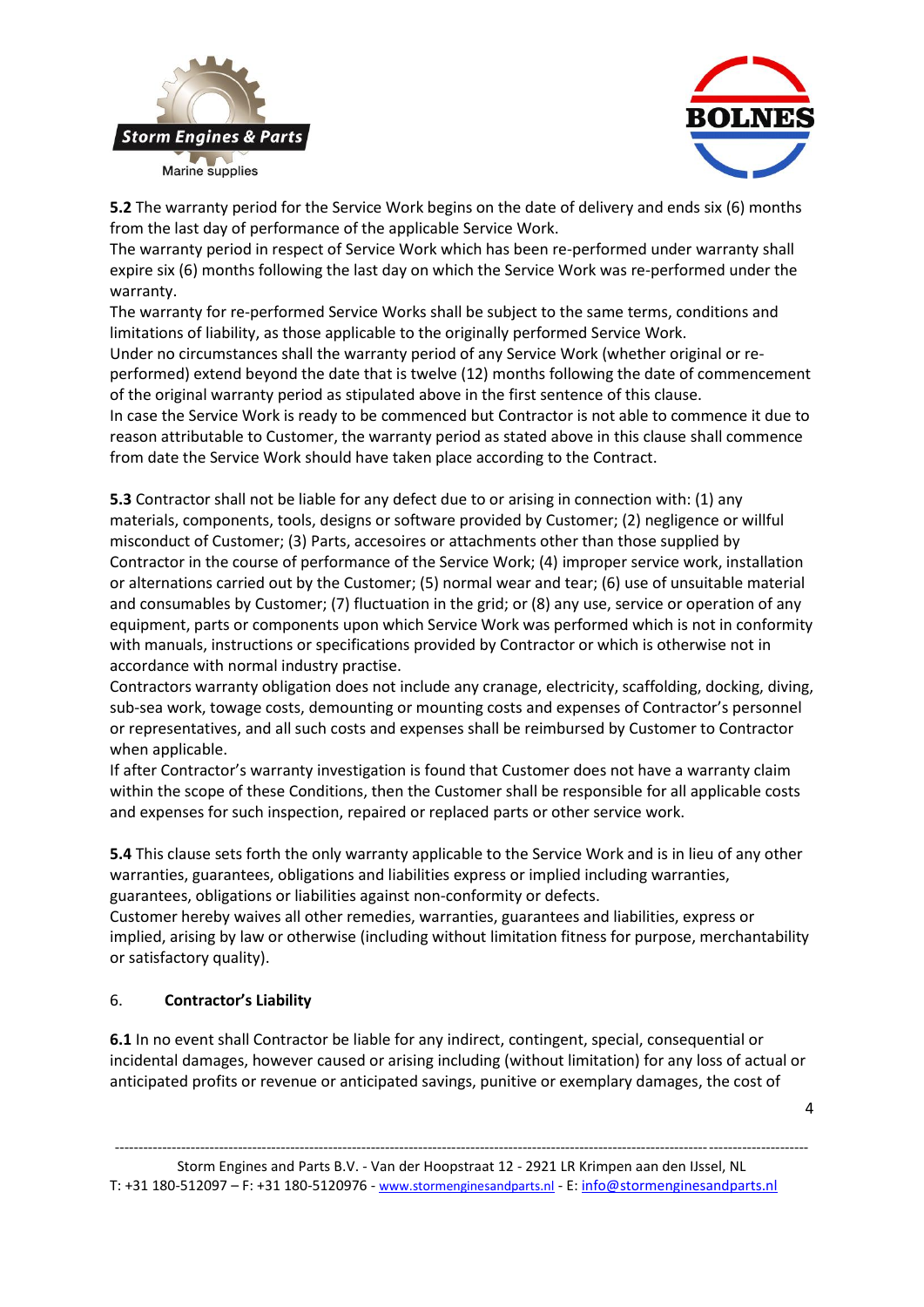



substituted equipment or replacement, removal or installation Service Work not arising from the warranty provided herein, towage charges, pollution remediation costs, costs of docking, diving or sub-sea work, damage to any vessel, engine room or power plant site, yard or other property (including damage to goods owned by Customer), damage to any equipment or property other than damage to the equipment, components and Parts on which Service Work was performed hereunder caused by such performance of Service Work, costs for any additional tests (including without limitation, sea trials), debris removal, or for loss of time or use of any equipment, installation system, operation or service.

This limitation on Contractor's liability shall apply to any liability for breach of the Contractor's obligations under or in connection with the Service Work performed hereunder, whether based on warranty, failure of or delay in delivery or otherwise.

**6.2** Notwithstanding any other provision of the Contract, Contractor's aggregate liability under the Contract shall not exceed thirty percent (30%) of the Contract price.

**6.3** Contractor shall not be liable for any work carried out by Customer or by any third party, even though carried out with assistance of Contactor's personnel.

Customer shall bear the risk of loss of its equipment and other goods in connection with the Service Work, even if such equipment or goods are in facilities used by Contractor.

#### 7. **Insurance**

Each of Contractor and Customer shall at its own cost provide for and maintain comprehensive Insurance coverage to protect its own property and personnel.

Each party shall obtain a waiver of all rights of recourse and subrogation against the other party from its insurers as well as indemnify and hold the other party harmless for all claims of or by either of the parties' insurers.

### 8. **Force Majeure and other Excusable Delays**

**8.1** Neither Contractor nor Customer shall be liable for any failure or delay in performing its obligations hereunder, or for any loss or damage resulting therefrom, caused by or arising from an event of force majeure ("Force Majeure"), which includes without limitation acts of God, wars whether declared or not, any events involving ammunitions of war, civil wars and riots, hostilities, public disorder, acts of terrorism and severe threat of terrorism, any measures taken by public authorities in connection with threat or terrorism, embargos, acts of civil or military authorities, fire, flood, accidents, strikes, failure of a subcontractor or sub-supplier to provide manpower, materials or goods caused by an event that qualifies under this clause 8.1, epidemics, unusually severe weather affecting either party, or causes beyond their control.

**8.2** If the Service Work cannot be commenced as agreed due to reasons attributable to Customer or is interrupted by Force Majeure or for other reasons not attributable to Contractor, the costs for maintaining personnel at or near the work site (including, without limitation, wages and lodging) will be borne by Customer.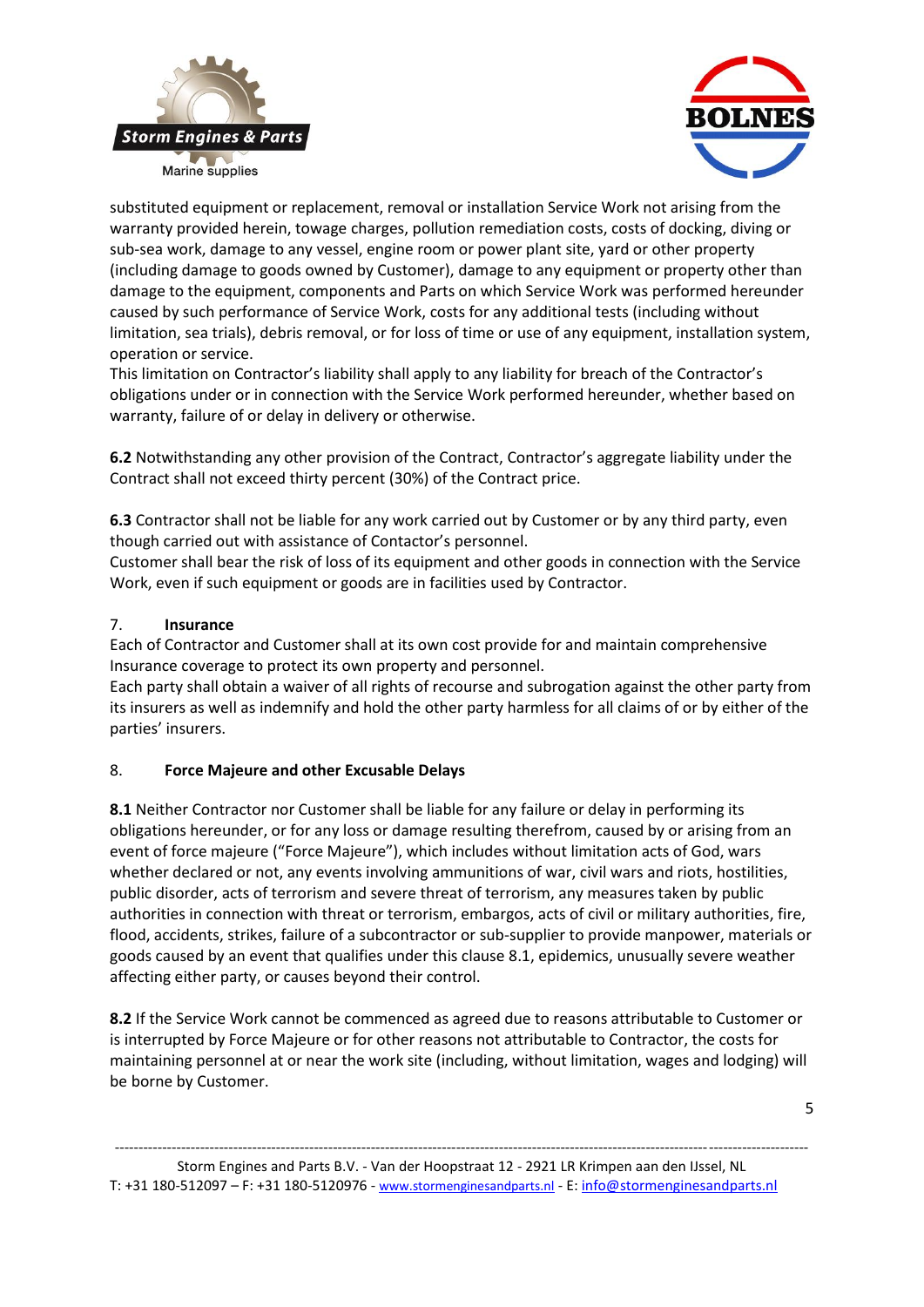



If the interruption continues for more than one week, Contractor's personnel may be returned to Contractor's country.

All expenses in relation to such withdrawal and/or subsequent return shall be borne by Customer. If the period of suspension exceeds two (2) months, either party may terminate the Contract by three (3) days' notice in writing to the other party without prejudice to the rights of either party up to the date of termination.

All reasonable additional costs incurred by Contractor as a consequence of the suspension and any subsequent resumption or completion of the Service Works hall be reimbursed by Customer.

### 9. **Security Agreement**

To the extent permitted by law, Customer hereby grants to Contractor a lien on and a continuing security interest, and when applicable a maritime lien for necessaries, in and to all equipment, parts and components upon which the Service Work is performed and all products and proceeds derived from the sale or lease thereof as security for the payment in full of such Service Work. Customer hereby waives any and all claims, defences, and causes of action that Customer may have in connection with the exercise of any such lien rights by Contractor.

### 10. **Customer's Additional Performance Obligations**

Customer shall comply with all laws, rules and regulations applicable at the work site, arising out of the performance of the Service Work.

Customer shall provide at no cost to Contractor all of the following facilities and services which must be of sufficient quality and/or quantity for Contractor's Service Work, unless otherwise agreed to in writing by the parties.

**10.1** Ancillary manpower equipped with appropriate tools (such as drills and hand lamps) heavy duty hoisting and transport facilities along with the necessary fuel, lubricants, water, electricity, compressed air and cleaning facilities for Contractor's performance of the Service Work;

**10.2** Heated and/or air-conditioned facilities with available drinking water for working, boarding and lodging of Contractor's personnel in close proximity to the work site as follows:

Service storage sheds with locks, equipped with shelves and bins for tools, equipment and supplies of Contractor's personnel;

changing rooms, provided with locks, toilet and washing facilities for the use of Contractor's personnel;

furnished offices with locks, equipped with telephones, facsimile, internet and other communication requirements of Contractor's personnel;

**10.3** Assistance requested by Contractor with the customs formalities required for the import and export of Contractor's equipment and tools, free of all duties and taxes;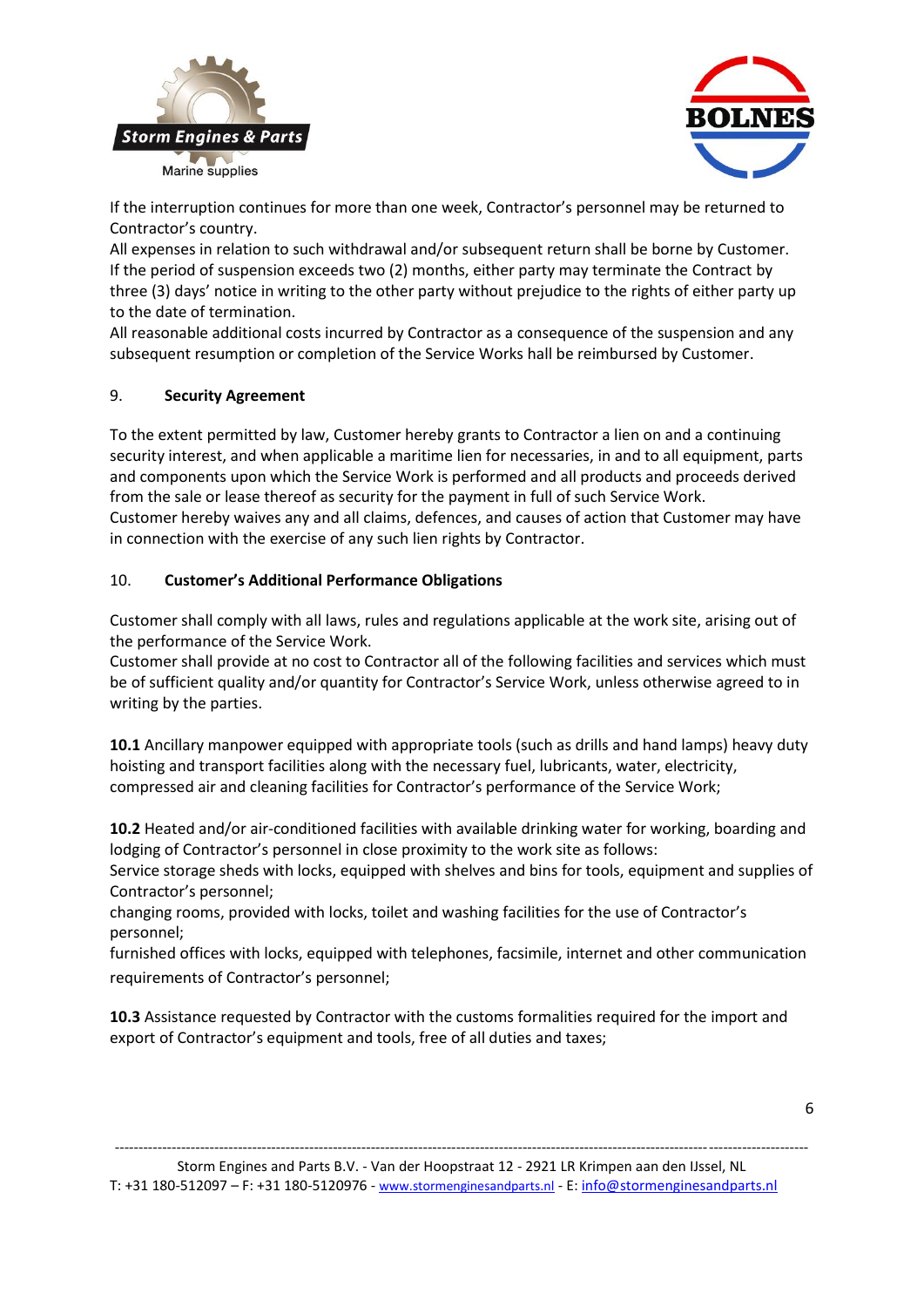



**10.4** Assistance to ensure that Contractor's personnel obtain visas and any other official entry, exit, residence or working permits that may be required by the country of the work site including free ingress to and egress from the work site;

**10.5** Information concerning (i) the local laws and regulations applicable to the Service Work and (ii) any dangerous conditions or unusual risks that may be encountered in Customer's country, at the work site or in the use of any equipment or tools provided by the Customer; and

**10.6** Additional safety measures reasonable requested by Contractor.

In the event Customer is unable or unwilling to provide any such facility of service, Contractor may, at its opinion, terminate the Contract without liability to Customer or itself provide such facility or service for the account of Customer.

## 11. **Duties, Taxes and Fees**

Customer shall pay, where applicable, all duties, withholding and other taxes, customs fees and charges and all charges and fees by a classification or inspection society. All such documentation or approvals which are required by applicable laws, and any modifications of such laws, shall be the responsibility of and paid by Customer.

## 12. **Governing Law and Arbitration**

**12.1** The Contract shall be governed by and interpreted in accordance with the laws in force at the registered office of Contractor, excluding the conflict of law rules applicable in such jurisdiction. Any controversy, claim or dispute between the parties hereto arising out of or related to this Contract shall be submitted to the International Court of Arbitration of the International Chamber of Commerce for final and binding arbitration in accordance with the Rules of Arbitration of the International Chamber of Commerce by three (3) arbitrators appointed in accordance with the said Rules.

The arbitration proceedings shall be in the English or Dutch language and shall take place in the Netherlands.

**12.2** Nothing contained in this Clause shall prelude Contractor from bringing legal action or proceeding against Customer for purpose of enforcement, injunctive relief or interim or remedial measures in the courts of any jurisdiction where Customer or any of its property or assets may be found or located, and Customer hereby irrevocable submits to the jurisdiction of any such court.

# 13. **Entire Agreement**

These Conditions, plus the additional agreed upon the terms of the Contract (relating only to price, time and location for performance, and technical specifications and scope of Service Work to be performed) contain the entire agreement and understanding between the parties hereto with